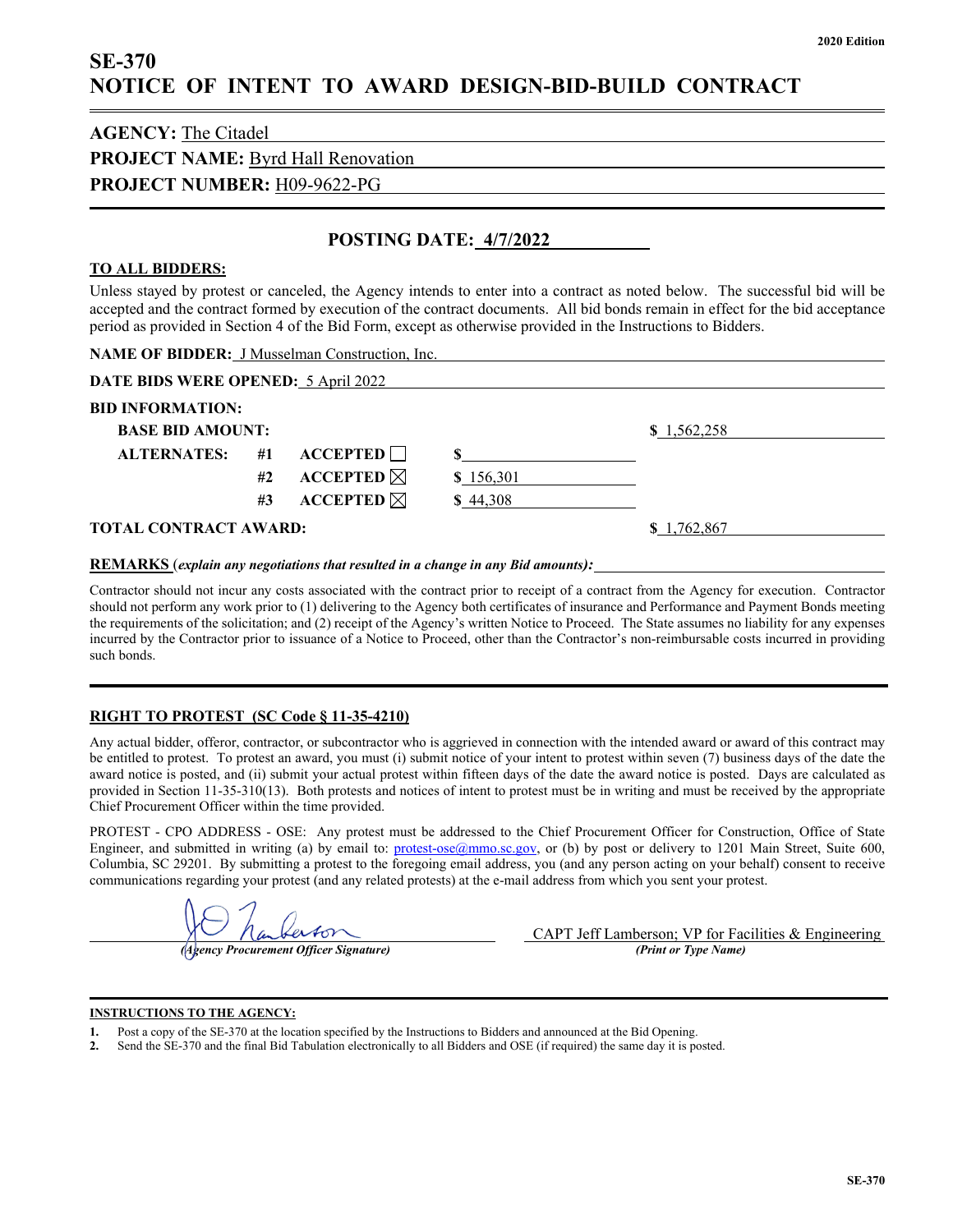## **Bid Tabulation Form**

### **Byrd Hall Renovation**

5 April 2022 - 11:00 AM Location: The Citadel F&E Conference Room H09-9622-PG

 $\sim$ 

|    | Company                                  | Ē<br>ddei    | #2<br>ddendum | #3<br>ರ<br>تە<br>ರ<br>ᇰ | ರ<br>$\epsilon$<br>☎<br>Bid | $\mathbf{e}$              | <b>Base Bid Amount</b> | Alt. 1    | Alt. 2    | Alt.3    | Total: Base+<br>$Alt2+Alt3$ | Total: Base+<br>$Alt1+AIt2+AIt3$ | <b>Subcontractor Listing</b><br><b>Electrical-Roofing</b> |
|----|------------------------------------------|--------------|---------------|-------------------------|-----------------------------|---------------------------|------------------------|-----------|-----------|----------|-----------------------------|----------------------------------|-----------------------------------------------------------|
|    | Hill Construction Services of Chas, Inc. | X            | X             | X                       | X                           | X                         | \$1,594,083            | \$247,718 | \$182,158 | \$42,638 | \$1,818,879                 |                                  | \$2,066,597 Gregory Elec/Keating                          |
|    | IPW Construction Group, LLC              | X            | X             | $\lambda$               | X                           |                           | \$1,921,446            | \$269,567 | \$182,664 | \$69,406 | \$2,173,516                 |                                  | $$2,443,083$ Gregory Elec/Bone Dry                        |
|    | Maverick Construction Services, LLC      | X            | X             | X                       | X                           | X                         | \$1,613,000            | \$300,000 | \$237,000 | \$39,000 | \$1,889,000                 |                                  | \$2,189,000 Gregory Elec/Keating                          |
|    | MedPro Systems, LLC                      | A            | $\Lambda$     | $\Lambda$               | $\mathbf{v}$<br>A           | $\mathbf{v}$<br>$\Lambda$ | \$1,768,100            | \$266,500 | \$191,121 | \$20,051 | \$1,979,272                 |                                  | \$2,245,772 Swift Electric/Keating                        |
|    | Monteith Construction Corp.              | X            | X             | A                       | X                           | X                         | \$1,613,700            | \$244,400 | \$234,600 | \$45,300 | \$1,893,600                 |                                  | \$2,138,000 Gregory Elec/Keating                          |
|    | Musselman Construction, Inc.             | $\mathsf{X}$ | X             | X                       | X                           | X                         | \$1,562,258            | \$223,474 | \$156,301 | \$44,308 | \$1,762,867                 |                                  | \$1,986,341 Gregory Elec/Keating                          |
|    | Satchel Construction, LLC                | X            | X             | $\lambda$               | X                           | X                         | \$1,930,566            | \$232,396 | \$200,456 | \$36,706 | \$2,167,728                 |                                  | \$2,400,124 Gregory Elec/Keating                          |
| 8  |                                          |              |               |                         |                             |                           |                        |           |           |          |                             |                                  |                                                           |
| 9  |                                          |              |               |                         |                             |                           |                        |           |           |          |                             |                                  |                                                           |
| 10 |                                          |              |               |                         |                             |                           |                        |           |           |          |                             |                                  |                                                           |
| 11 |                                          |              |               |                         |                             |                           |                        |           |           |          |                             |                                  |                                                           |
| 12 |                                          |              |               |                         |                             |                           |                        |           |           |          |                             |                                  |                                                           |

Opened By: Frank Smith

Vathlee M. Dille Witnessed By:  $-$ 

 $\mathcal{R}$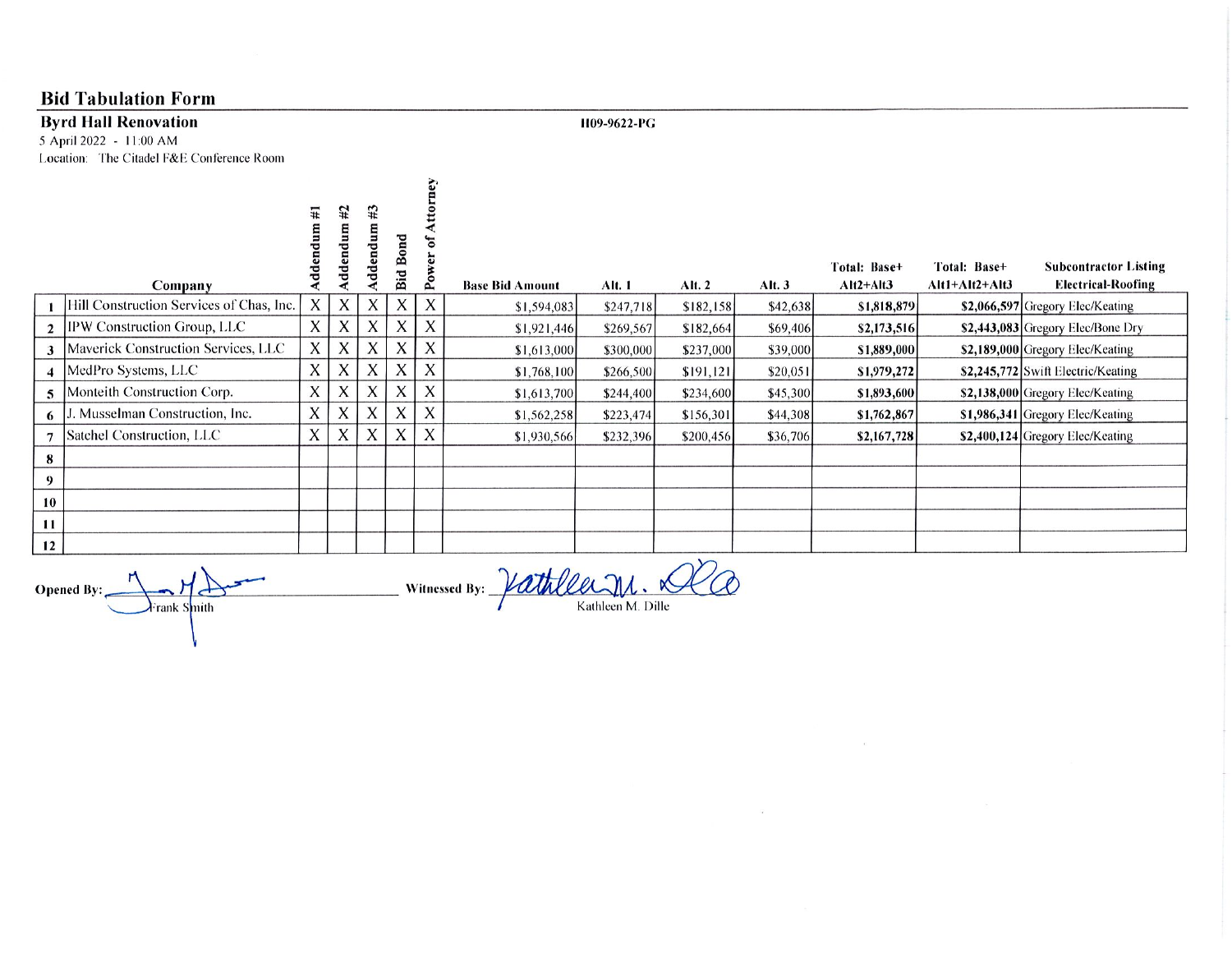# **SE-310 INVITATION FOR DESIGN-BID-BUILD CONSTRUCTION SERVICES**

| <b>AGENCY/OWNER:</b> The Citadel                                                                                                                                 |                                                                                                                                                                |  |  |  |  |  |  |  |
|------------------------------------------------------------------------------------------------------------------------------------------------------------------|----------------------------------------------------------------------------------------------------------------------------------------------------------------|--|--|--|--|--|--|--|
| PROJECT NAME: BYRD HALL RENOVATION                                                                                                                               |                                                                                                                                                                |  |  |  |  |  |  |  |
| PROJECT NUMBER: H09-9622-PG                                                                                                                                      | <b>CONSTRUCTION COST RANGE: \$1,800,000</b><br>\$2,000,000<br>to                                                                                               |  |  |  |  |  |  |  |
| PROJECT LOCATION: The Citadel; 171 Moultrie Street; Charleston SC 29409                                                                                          |                                                                                                                                                                |  |  |  |  |  |  |  |
|                                                                                                                                                                  | DESCRIPTION OF PROJECT/SERVICES: Work includes, but is not limted to, Abatement, Demolition, Renovation,                                                       |  |  |  |  |  |  |  |
| Elevator Modernization, Roof, and Fire Alarm Replacement.                                                                                                        |                                                                                                                                                                |  |  |  |  |  |  |  |
| <b>BID/SUBMITTAL DUE DATE: 3/31/2022</b><br>PROJECT DELIVERY METHOD: Design-Bid-Build                                                                            | <b>TIME: 2:00 PM</b><br><b>NUMBER OF COPIES: 1</b>                                                                                                             |  |  |  |  |  |  |  |
|                                                                                                                                                                  |                                                                                                                                                                |  |  |  |  |  |  |  |
| <b>AGENCY PROJECT COORDINATOR: Mr. Frank Smith, Construction Manager</b>                                                                                         |                                                                                                                                                                |  |  |  |  |  |  |  |
| EMAIL: fsmithii@citadel.edu<br>TELEPHONE: (843) 953-5304<br>DOCUMENTS MAY BE OBTAINED FROM: A&E Digital; (843) 853-5066. Website: www.aeplanroom.com/jobs/public |                                                                                                                                                                |  |  |  |  |  |  |  |
|                                                                                                                                                                  |                                                                                                                                                                |  |  |  |  |  |  |  |
| BID SECURITY IS REQUIRED IN AN AMOUNT NOT LESS THAN 5% OF THE BASE BID.                                                                                          |                                                                                                                                                                |  |  |  |  |  |  |  |
|                                                                                                                                                                  | PERFORMANCE AND LABOR & MATERIAL PAYMENT BONDS: The successful Contactor will be required to provide                                                           |  |  |  |  |  |  |  |
| Performance and Labor and Material Payment Bonds, each in the amount of 100% of the Contract Price.                                                              |                                                                                                                                                                |  |  |  |  |  |  |  |
| <b>DOCUMENT DEPOSIT AMOUNT: \$ Purchase</b>                                                                                                                      | <b>IS DEPOSIT REFUNDABLE</b><br>$Yes \perp$<br>No $\boxtimes$ N/A                                                                                              |  |  |  |  |  |  |  |
|                                                                                                                                                                  | Bidders must obtain Bidding Documents/Plans from the above listed source(s) to be listed as an official plan holder. Bidders that rely on copies obtained from |  |  |  |  |  |  |  |
| Agency WILL NOT accept Bids sent via email.                                                                                                                      | any other source do so at their own risk. All written communications with official plan holders & bidders will be via email or website posting.                |  |  |  |  |  |  |  |
|                                                                                                                                                                  |                                                                                                                                                                |  |  |  |  |  |  |  |
| All questions & correspondence concerning this Invitation shall be addressed to the A/E.                                                                         |                                                                                                                                                                |  |  |  |  |  |  |  |
| A/E NAME: McMillan Pazdan Smith Architecture                                                                                                                     |                                                                                                                                                                |  |  |  |  |  |  |  |
| A/E CONTACT: Kurt Ludwick, AIA                                                                                                                                   |                                                                                                                                                                |  |  |  |  |  |  |  |
| <b>EMAIL:</b> kludwick@mcmillanpazdansmith.com                                                                                                                   | <b>TELEPHONE:</b> (864) 398-5233                                                                                                                               |  |  |  |  |  |  |  |
| <b>PRE-BID CONFERENCE:</b> Yes $\boxtimes$<br>$\overline{N_0}$ $\Box$                                                                                            | <b>MANDATORY ATTENDANCE:</b> Yes<br>No $\boxtimes$                                                                                                             |  |  |  |  |  |  |  |
| PRE-BID DATE: 3/15/2022                                                                                                                                          | <b>TIME:</b> 11:00 AM                                                                                                                                          |  |  |  |  |  |  |  |
| <b>PRE-BID PLACE:</b> The Citadel Facilities & Engineering Building, Conference Room                                                                             |                                                                                                                                                                |  |  |  |  |  |  |  |
| <b>BID OPENING PLACE:</b> The Citadel Facilities & Engineering Building, Conference Room                                                                         |                                                                                                                                                                |  |  |  |  |  |  |  |
| <b>BID DELIVERY ADDRESSES:</b>                                                                                                                                   |                                                                                                                                                                |  |  |  |  |  |  |  |
| <b>HAND-DELIVERY:</b>                                                                                                                                            | <b>MAIL SERVICE:</b>                                                                                                                                           |  |  |  |  |  |  |  |
| Attn: Mr. Frank Smith                                                                                                                                            | Attn: Mr. Frank Smith                                                                                                                                          |  |  |  |  |  |  |  |
| The Citadel; Facilities & Engineering Building                                                                                                                   | The Citadel; Facilities & Engineering Building                                                                                                                 |  |  |  |  |  |  |  |
| 520 Wilson Avenue, Charleston SC 29409                                                                                                                           | 171 Moultrie Street, Charleston SC 29409                                                                                                                       |  |  |  |  |  |  |  |
|                                                                                                                                                                  |                                                                                                                                                                |  |  |  |  |  |  |  |
| IS PROJECT WITHIN AGENCY CONSTRUCTION CERTIFICATION? (Agency MUST check one)                                                                                     | Yes $\Box$<br>No $\boxtimes$                                                                                                                                   |  |  |  |  |  |  |  |
| <b>APPROVED BY:</b>                                                                                                                                              | DATE: 3.8.2022                                                                                                                                                 |  |  |  |  |  |  |  |
| (OSE Project Manager)                                                                                                                                            |                                                                                                                                                                |  |  |  |  |  |  |  |